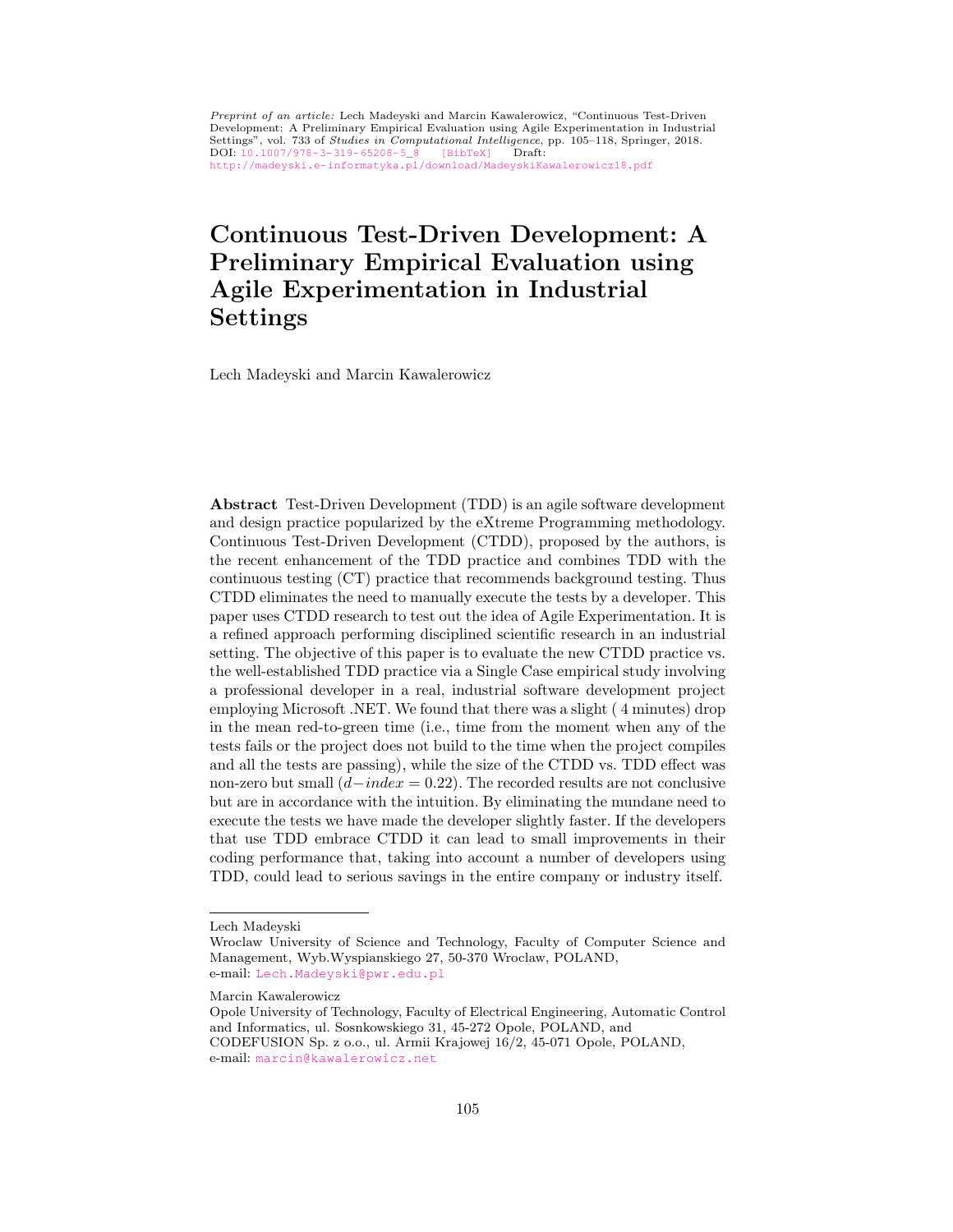#### 1 Introduction

Recent surveys, case studies and white papers show wide adoption of agile methods and practices in the software industry [\[24,](#page-13-0) [9\]](#page-12-0). Test-Driven Development (TDD) introduced by Beck [\[5\]](#page-12-1) is, alongside pair programming, one of the main practices in Extreme Programming (XP) which in turn is one of the main Agile software development methods. Beck in his influential book [\[4\]](#page-12-2) shows (see Figure 4 in Chapter 11) that both TDD and pair programming are the most interconnected practices in XP, while recent surveys and papers show increasing adoption of TDD among professional developers [\[14,](#page-13-1) [23,](#page-13-2) [1,](#page-12-3) [22,](#page-13-3) [6,](#page-12-4) [18\]](#page-13-4).

Continuous compilation is a practice, used in modern IDEs (Integrated Development Environment), that provides source code compilation in the background that gives the developer immediate feedback about the potential compilation errors while he edits the source code. It is practically a standard in all modern IDEs like Microsoft VisualStudio (since 2010), Eclipse, IntelliJ IDEA and so on. A recent extension of continuous compilation that adds a background testing to the compilation hit the mainstream of IDEs. It is called continuous testing (CT) [\[20\]](#page-13-5), [\[21\]](#page-13-6). Using CT the developer gets not only background compilation but background testing as well. CT provides an immediate test feedback on top of compilation feedback. Microsoft introduced CT in the two highest and most expensive versions of Visual Studio 2012 (Premium and Ultimate).

In our paper from 2013 [\[16\]](#page-13-7) a combination of those two practices TDD and CT, along with the continuous testing AutoTest.NET4CTDD open source plugin, was proposed and the preliminary feedback, via a survey inspired by Technology Acceptance Model (TAM), from developers in an industrial setting was collected. The new practice, combining CT and TDD was called Continuous Test-Driven Development or CTDD (the practice is described in Section [2\)](#page-2-0). The findings of that paper were that CTDD could gain acceptance among TDD practitioners. Our initial speculations were that the benefits regarding development time could be small for a single developer, but could turn to be large due to the size of the software industry. There was no other scientific research published comparing TDD and CTDD. Hence, we decided to assert our initial speculations that the new practice could provide some time-related benefits in comparison to the usage of TDD. Our research goal and hypothesis are refined in Sections [3.1](#page-3-0) and [3.2,](#page-4-0) respectively.

In our previous paper [\[17\]](#page-13-8), we argued that software engineering needs agile experimentation and formulated Agile Experimentation Manifesto with the aim to support lightweight, agile experimentation in industrial software development setting, where fully fledged experiments are often not feasible as it is not easy to involve professional software developers in a large-scale experimental research. Because of this natural limitation, in accordance with the first postulate of our Agile Experimentation Manifesto (Use small-n and single case experiments rather than large scale experiments to cut costs and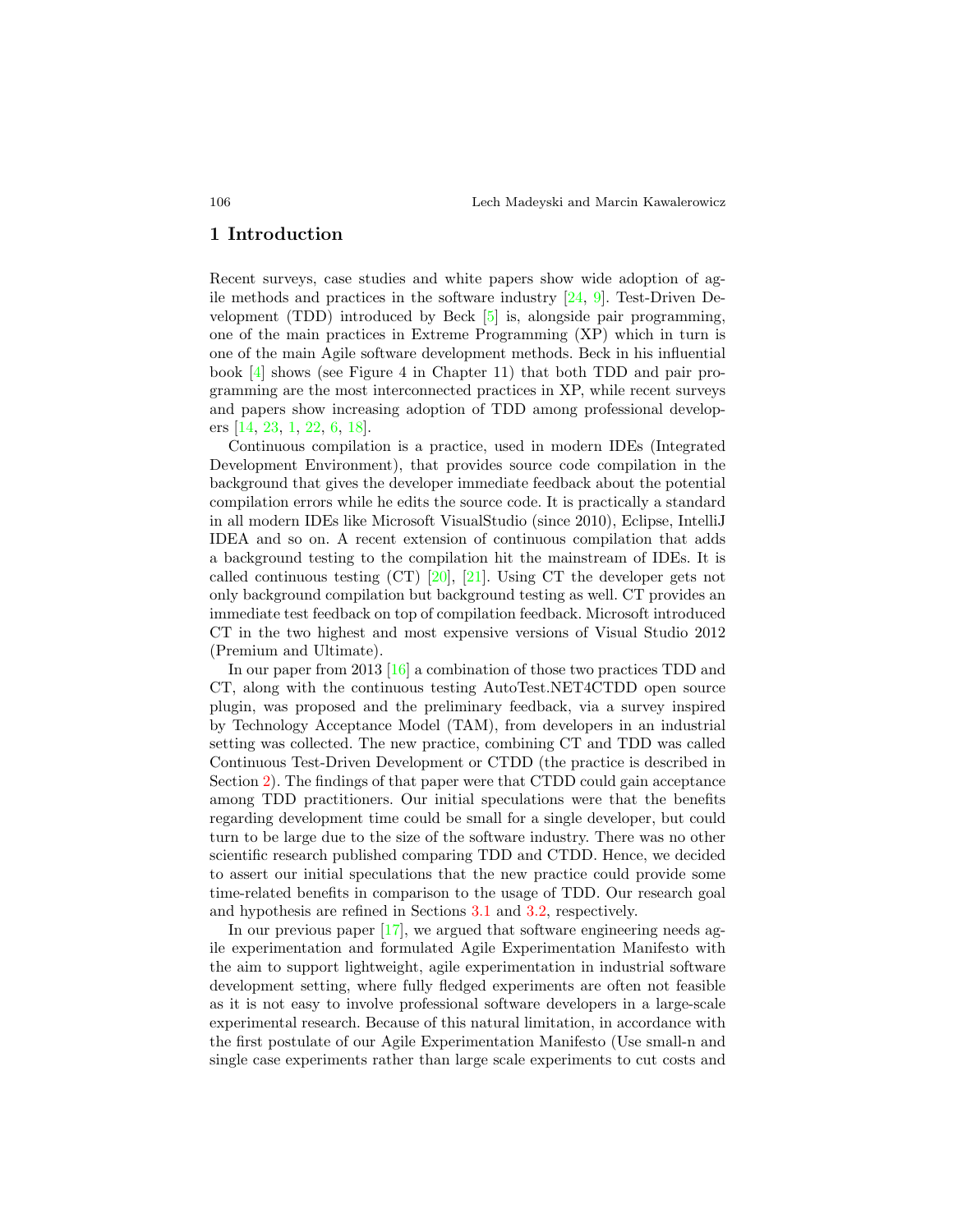enable experimentation), we decided to use the single-case/small-n experiment design (described in detail in Section [3.3\)](#page-4-1). We use single developer to compare the TDD and CTDD practices in a baseline-intervention experiment design, where we will treat TDD as a baseline and CTDD as an intervention.

### <span id="page-2-0"></span>2 Background

As it was proposed by the authors  $[16]$ , CTDD is a software development practice that combines TDD and Continuous Testing. If a developer uses TDD he needs to first write a test and verify if the tests fails (or the build fails because the functionality that is supposed to be tested was not written yet), then writes the functionality to quickly satisfy the test and executes it to check if it is the case, then he refactors the code regularly performing the tests to check if he did not break anything. We proposed to add the notion of continuous testing to TDD. The idea is that a developer that uses CTDD is not forced to perform the tests by himself. In continuous testing, the code is being compiled and tested automatically after the developer writes it and saves the file. So the need to manually trigger the testing was removed, potentially adding value to the process (via more frequent and earlier feedback from the amended code to the developer). In our earlier paper  $[16]$ , we conducted a quick TAM inspired survey among the professional software developers that encouraged us to proceed with the new CTDD practice research (and supporting tool development), as it seems to be an improvement over the baseline TDD practice which could be widely accepted and adopted by practitioners. We make a conjecture that if the developers that use TDD embrace CTDD it can lead to small improvement in their coding performance that, taking into consideration a number of developers using TDD, could lead to noticeable savings within a company adopting the practice, not to mention the entire software industry.

AutoTest.NET4CTDD tool [\[16\]](#page-13-7) that we co-developed makes it possible to use CTDD practice and can gather, in real time, various statistics during software development (the feature that the IDEs with built in CT, e.g., Visual Studio, are lacking). The tool was designed to execute the tests that are related to the changes the developer has made in the project. It detects what tests to run regardless of their type – unit, integration, system. As long as the tests are in the project and are related to the change they are run. If those tests are used as regression tests they will also be targeted by the AutoTest.NET4CTDD tool.

To allow empirical comparison of CTDD with the baseline TDD practice, we needed another tool for gathering the same data while using TDD. We did not found any suitable tool for the project setting we had access to. Hence, we had to develop our tool called NActivitySensor described in the appendix to our recent paper [\[17\]](#page-13-8). Having both tools, we were able to gather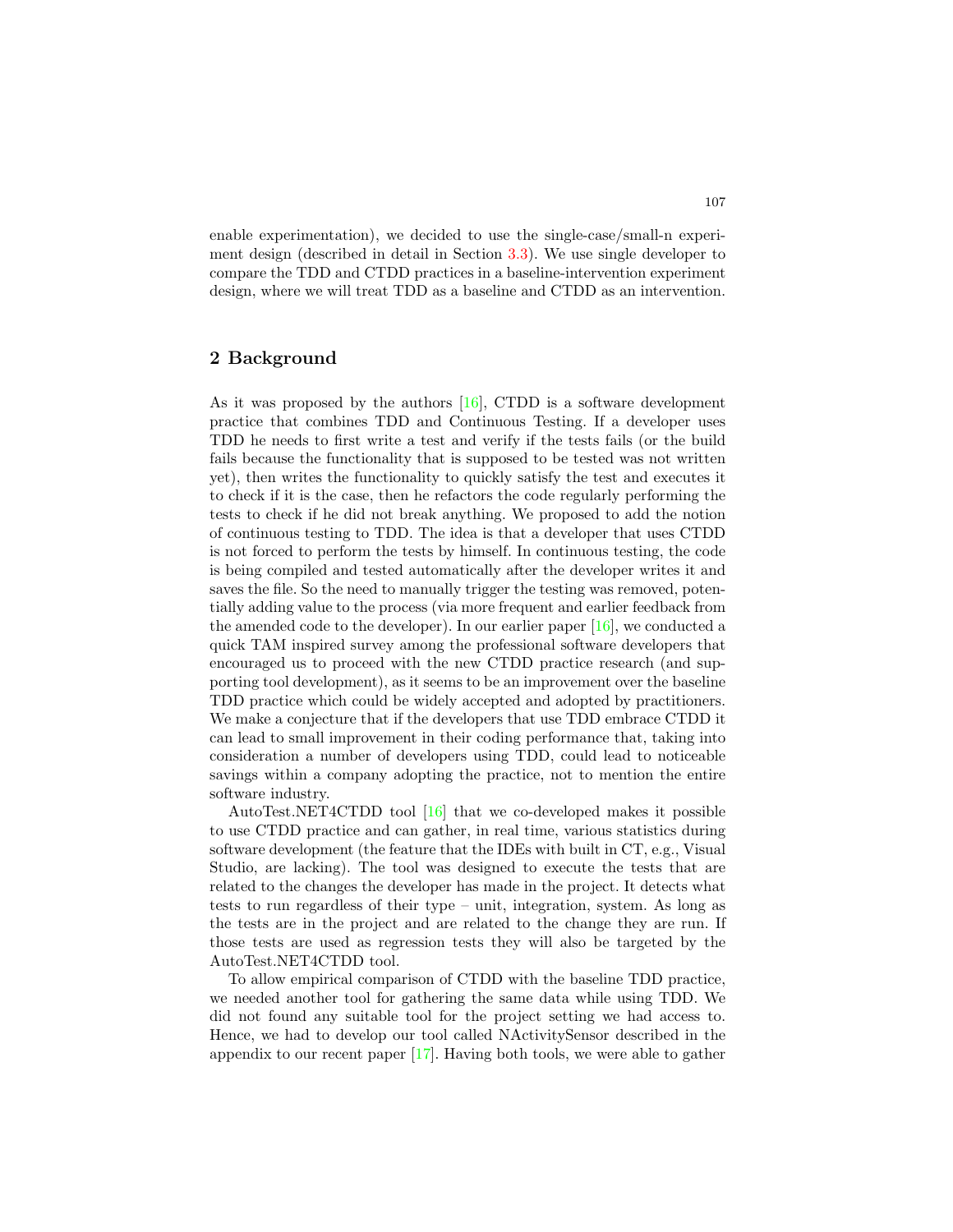data needed to perform the empirical evaluation of the investigated software practices, TDD and CTDD. We were interested in the time that elapses from the moment when any of the tests fails, or the project does not build to the time where the project compiles, and all the tests are passing. We called this the red-to-green time (RTG time). We focused on the RTG time as it is where the advantage of the CTDD practice over the TDD practice may appear and be easily measured using the aforementioned tool set we developed.

# 3 Experiment Planning

#### <span id="page-3-0"></span>3.1 Experiment Goal

The objective of the empirical study is to determine the differences in individual performance of a professional developer using CTDD vs. TDD. Our quasi-experiment (as without random assignment of participants to different groups) is motivated by a need to understand the differences in individual performance while using the established TDD practice and the new CTDD practice introduced earlier by the authors [\[16\]](#page-13-7).

The object of the study is the participant of a real software project. He is a professional software developer, computer science graduate with the MSc degree and two years experience (at the time of the experiment) in commercial software development.

The purpose of the quasi-experiment is to evaluate the individual performance when CTDD and TDD are employed. The experiment provides insight into what can be expected regarding individual performance when using the CTDD practice instead of TDD.

The perspective is from the point of view of the researchers, i.e. the researchers would like to know if there is any systematic difference in the CTDD vs. TDD performance.

The main effect studied in the experiment is the individual performance measured by the RTG time introduced in Section [2.](#page-2-0) As mentioned earlier, the RTG time elapses from the moment the project is rendered not compiling or any of the tests is not passing, until the time the project builds, and all the tests are passing. The shorter the time, the more time the developer is spending doing actual work, i.e., development of new features. Because the task of executing the tests and waiting for their result is common and constantly recurring, we can assume that if we can reduce the time spent handling the tests we can reduce waste and make developers more productive.

The experiment is run within the context of the real software project in which a civil engineering software for calculation of concrete constructions was developed. The investigated developer developed modules for data exchange between this software and other data formats.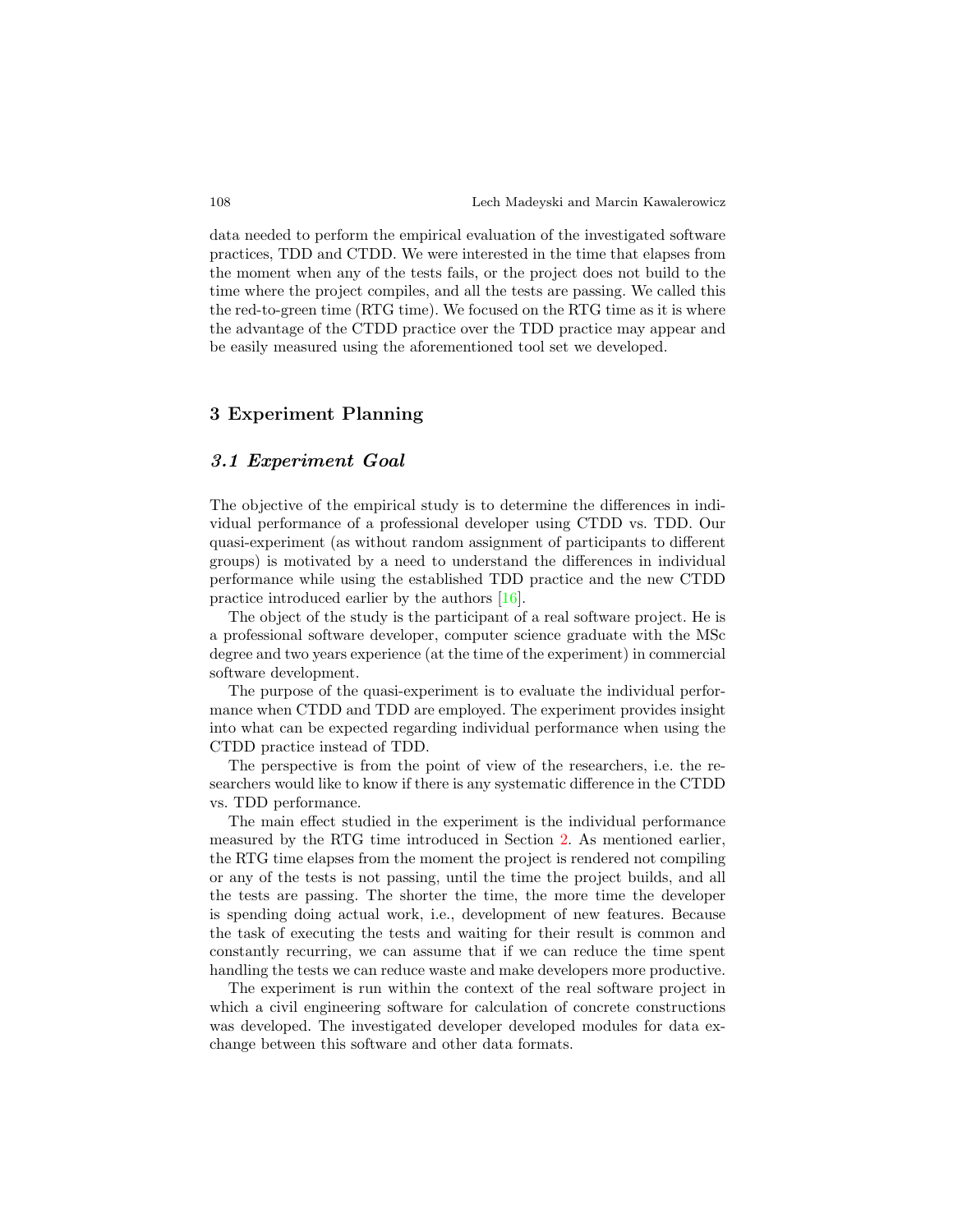The summary of scoping of the study made according to the goal template by Basili et al. [\[3\]](#page-12-5) is as follows: Analyze the CTDD practice for the purpose of evaluation with respect to its effectiveness from the point of view of the researcher in the context of a professional software developer in a real-world (industrial) software development project.

#### <span id="page-4-0"></span>3.2 Hypothesis Formulation

An important aspect of experiments is to know and to formally state precisely what is going to be evaluated.

Null hypothesis, H0: There is no difference in the developer coding velocity, measured as the RTG time  $(T_{RTG})$  introduced in Section [2,](#page-2-0) between the CTDD and TDD observation occasions, i.e., H0:  $T_{RTG}(CTDD)$  =  $T_{RTG}(TDD)$ 

Alternative hypothesis, H1:  $T_{RTG}(CTDD) < T_{RTG}(TDD)$ 

As CTDD reduce waste mentioned in Section [3.1,](#page-3-0) we may assume a directed hypothesis.

#### <span id="page-4-1"></span>3.3 Experiment Design

We decided to perform the experiment in a real professional software development environment and on a real project to increase the external validity of the obtained results to the level hard to achieve with computer science students at a university lab. It would help us to generalize the results of our experiment to industrial practice. However, we need to take into account that the industrial resources willing to spend their precious time on research investigation instead of on commercial projects are scarce. Furthermore, we are aware that the goals of the different parties regarding experimentation are not necessary converging. For example, researchers are interested in performing controlled experiments in real projects resulting in reliable conclusions that lead to industry process improvement. The project owner is mainly interested in return of investment (ROI) and only secondarily in incorporating the results of experimentation provided they have a positive impact on the project itself. Furthermore, professional developers are expensive and busy people, while projects they are working on are seldom available for scientific research. Up front, we gave up the idea to perform a large scale experiment in an industrial setting, and we had no possibility to perform the project or even its part twice, once with the traditional (TDD) approach and once with the new one (CTDD), as it would require a lot of money. However, we have access to a small software development company based in Poland where one of the customers had a scientific background and was kind enough to allow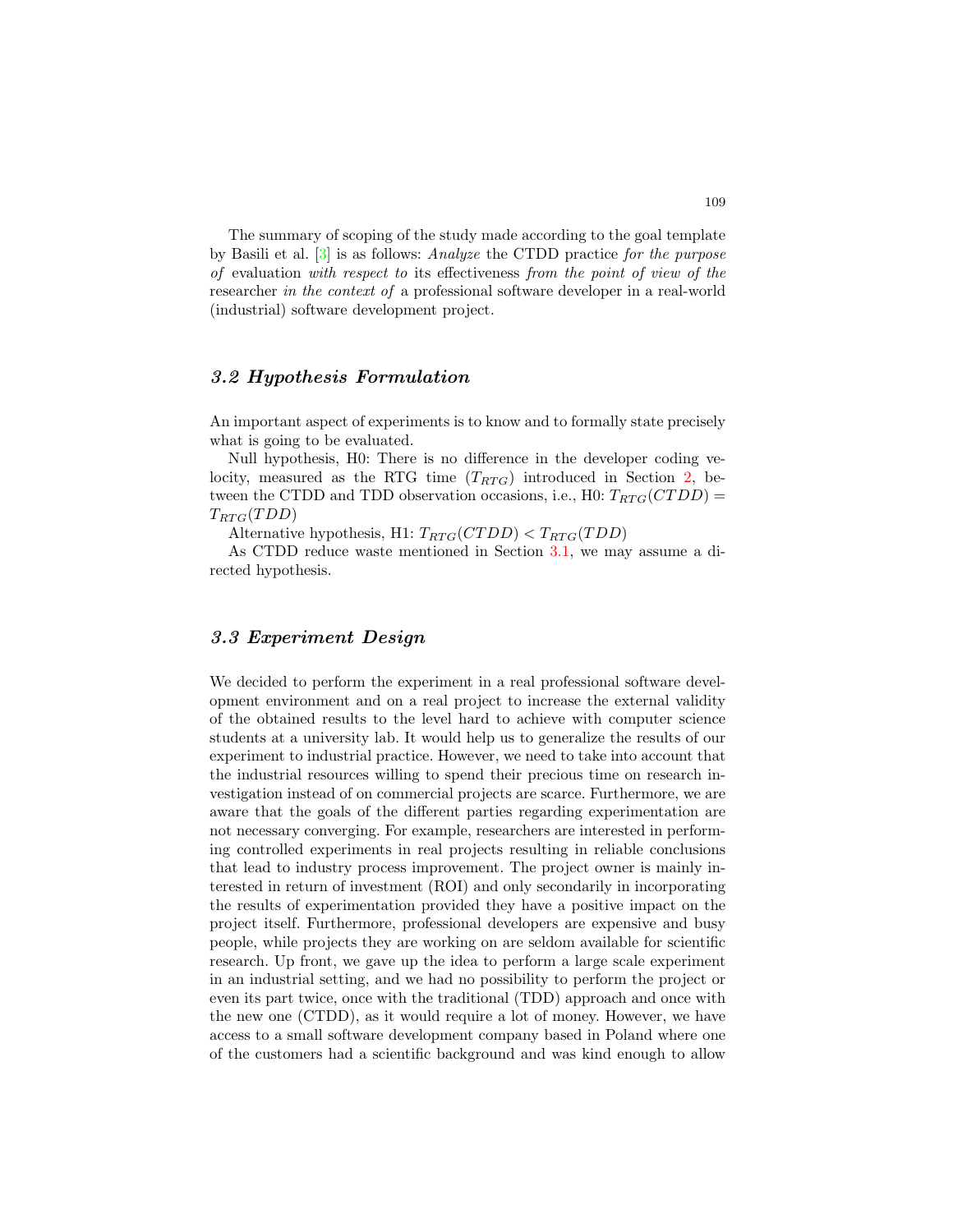some experimentation on a small staffed project. So we had a single object (professional software project) and single subject (developer) available for experimentation.

A good experimental design removes threats to internal validity, i.e., eliminate alternative explanations. A powerful tool in achieving internal validity is randomization. In classic large- $n$  experimental designs, treatments (interventions) are randomly assigned to subjects (participants). Unfortunately, it is unattainable in single-case studies, but it does not mean that it is impossible to randomly assign treatments to observation occasions. If we make a series of observations on a single case, or on a few cases, we can think of each as an observation occasion. As we randomly assign treatments to participants in large-n experimental designs, we may randomly assign treatments to observation occasions in single-case or small- $n$  experimental designs. It is worth mentioning that classic parametric tests can not be used to analyze data coming from single-case or small- $n$  experimental designs, even if we do randomly allocate treatments to observation occasions. This is because parametric tests assume (apart from other assumptions) that the observations are independent, which is obviously not suited to the situation when we collect a series of measurements on a single case. Fortunately, there is a kind of tests, namely randomization tests, that fit great to the scenario. First of all, they do not require that the observations are independent. Secondly, they do not rely on the unrealistic assumption of random sampling from a population which is often not true in large- $n$  experiments. Concluding, single- $\csc/\text{small-}n$  experimental design combined with randomization tests provide us with a convenient design and analysis framework for agile experimentation in an industrial setting. Such research methods were used until now mainly in social psychology, medicine, education, rehabilitation, and social work [\[11\]](#page-12-6). Although they not entirely new in software engineering [\[10,](#page-12-7) [25\]](#page-13-9).

We have access to a small project with two professional developers of which one will be working using TDD. Specific characteristics (constraints) related to our industrial software project environment are presented in Table [1.](#page-5-0)

| No. of programmers                 | 2             |
|------------------------------------|---------------|
| No. of programmers in experiment 1 |               |
| No. of testers                     |               |
| Project time per month             | 160 hours     |
| Project duration                   | 12 months     |
| No. of modules                     | 37            |
| No. of TDD modules                 | approx. $4-8$ |
| No. of TDD classes                 | approx. 40-80 |
|                                    |               |

<span id="page-5-0"></span>

|  |  | Table 1 Software project under investigation |
|--|--|----------------------------------------------|
|  |  |                                              |

The software project characteristics impose some constraints on the design of the experiment. Studying experimental designs discussed by Dugard et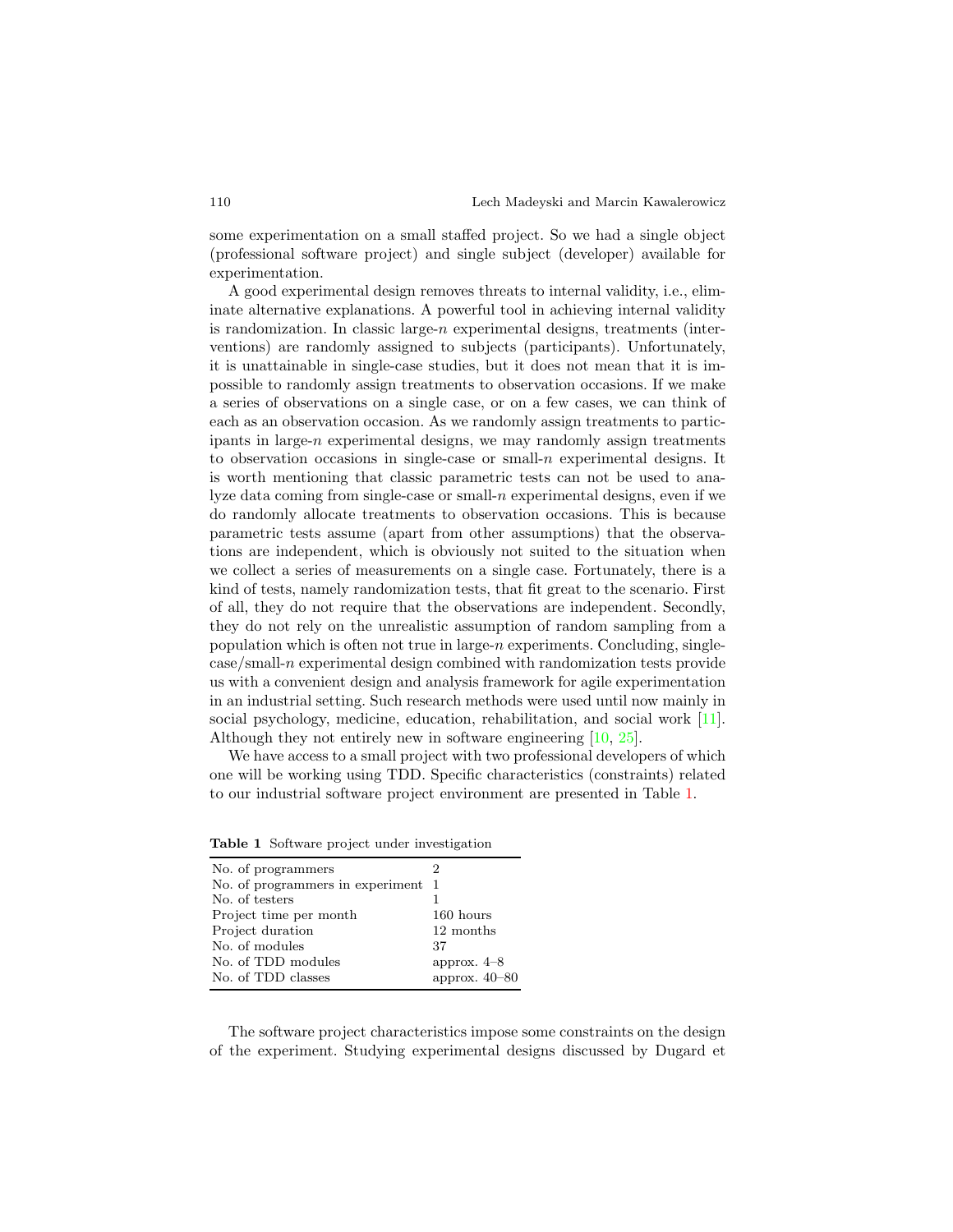al. [\[8\]](#page-12-8) we found a single-case randomized blocks design with two conditions to be the most appropriate because:

- 1. We have only one participant.
- 2. We have two conditions to compare: TDD (A) and CTDD (B).
- 3. We can arrange the two conditions in blocks.
- 4. It is possible to assign conditions to observation occasions in blocks at random - how we do that is described in Section [4.](#page-6-0)

We will have one participant (developer), and we expect minimum 40 classes (in 4 modules) to be relevant for our research. Having approximately 40 classes to observe development on and two treatments (TDD and CTDD) we would have 20 blocks<sup>[1](#page-6-1)</sup> giving us  $2^{20}$ , i.e., a little over a million (1048576 to be exact), possible arrangements, which should give us good statistical power to detect difference between TDD and CTDD. We have used the Excel macro by Dugard et al. [\[8\]](#page-12-8) to confirm our calculations.

#### <span id="page-6-0"></span>4 Execution of experiment

The experiment was conducted on an industry grade software project. The software that was being created is a construction engineering software for analysis and design of concrete constructions. Under investigation were all the classes from one module used specifically to calculate the units of measurement in the software. The customer from the United States for which the software was build agreed to perform experimentation on the project, but he issued one condition: the impact in terms of time and cost on the project should be minimal. It was agreed that the software engineers conducting the project would spend the minimal amount of time on the tasks not increasing the immediate ROI for the customer. The tools developed for this research proved to be sufficient for this task. The developers used the NActivitiSensor and AutoTest.NET4CTDD – the use of those tools does require no or minimal developer attention. The only manual thing required from developers to do was to use another tool for randomization. As mentioned in Section [3.3](#page-4-1) we decided to use single-case randomized blocks design with two conditions. To introduce randomization, we implemented a small tool. This tool was used by the developers to randomly choose weather TDD or CTDD should be used for a given source code part. The tool is presented in Figure [1.](#page-7-0) It randomly chooses weather the next class that a developer adds to the project should or should not to be decorated with a comment //AUTOTEST IGNORE. If the comment is present the usage of AutoTest.NET4CTDD is disabled for this class, and the developer needs to execute the test manually. Classes without this comment are processed continuously tested. The act of "generating" the

<span id="page-6-1"></span><sup>1</sup> There are always two possible arrangements for every block: first A then B or first B then A.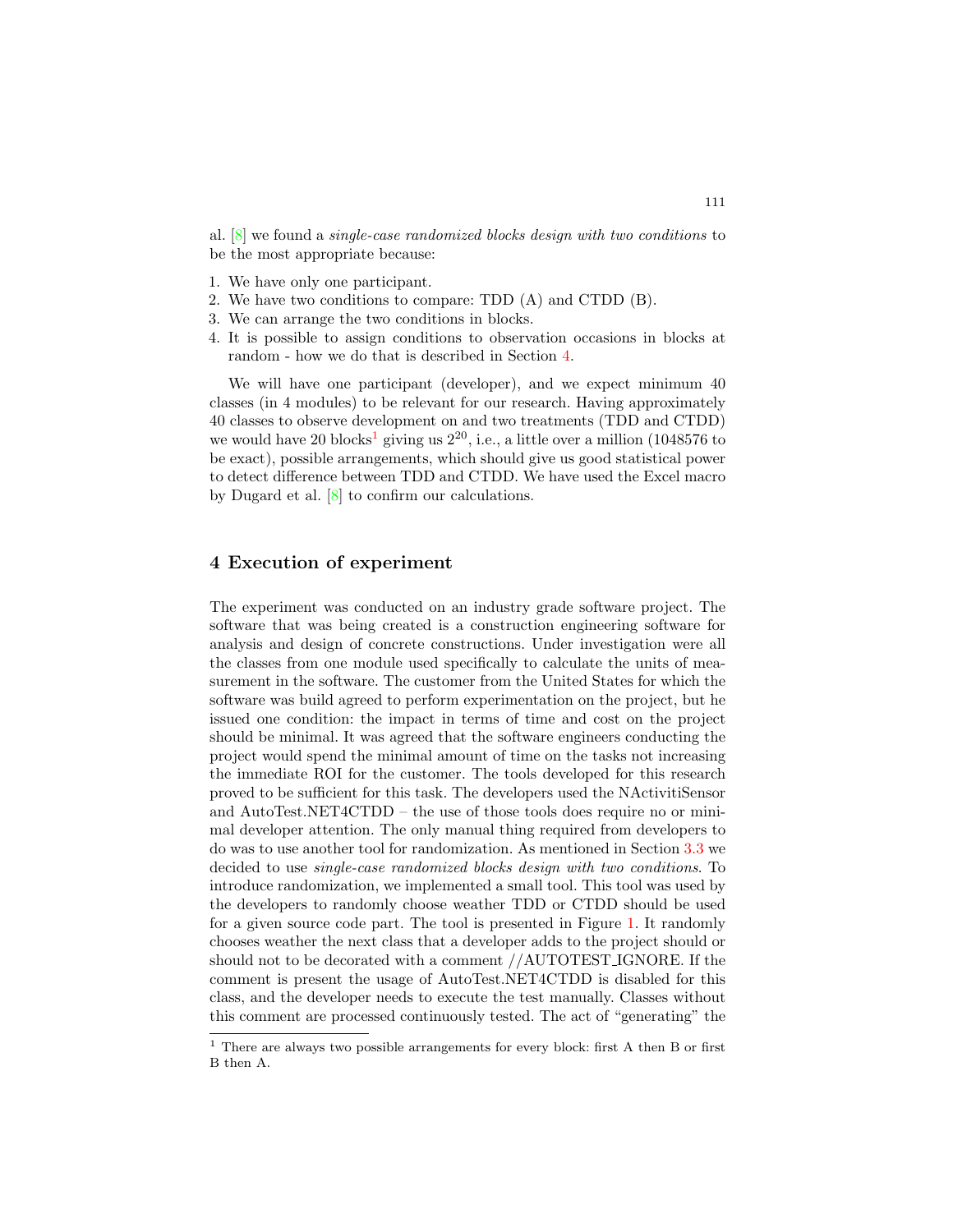next random phase A (TDD) or B (CTDD) and possibly decoration the class with a comment is the only thing the developers needed to do to allow us to perform the experiment.

The data was gathered in the relational databases of NActivitiSensor and AutoTest.NET4CTDD. Post-processing of the data was done using a simple  $C#$  script that calculated the time from of the raw timestamped event data saved in the database. It calculated red-to-green (RTG) duration. RTG is the time in minutes that elapses either from the moment the project is not building to the moment the project is building properly, and all tests are passing or from the moment a test or tests are not passing to the moment when the project is building properly, and all tests are passing.

| Randomized Block Generator                                              | х<br>Ξ            |  |  |
|-------------------------------------------------------------------------|-------------------|--|--|
| Sequence so far:                                                        | ABBABAABA         |  |  |
| Class name:                                                             | Class XY7         |  |  |
| Ident:                                                                  | <b>CF-MK-W500</b> |  |  |
| Generate                                                                | Next one: A       |  |  |
| Add this text as a comment in first line in class file: AUTOTEST IGNORE |                   |  |  |

<span id="page-7-0"></span>Fig. 1 Random block generator tool

#### 5 Analysis

For the statistical analysis of the data, we used the R environment with the SSDforR package. The former is a language and software environment for statistical computing [\[19\]](#page-13-10), while the latter is the R package for analyzing single-subject data [\[2\]](#page-12-9).

### 5.1 Descriptive statistics

A typical way to begin comparing the baseline (TDD) and the intervention (CTDD) phases is by calculating descriptive statistics including measures of central tendency (e.g., mean, median, trimmed mean), as well as variation in both phases. It is often recommended to look for outliers and observations beyond two SDs are often checked, considered outliers and excluded from further analysis. We have followed this recommendation and found that the RTG times including the midnight (when the project with some failing test(s)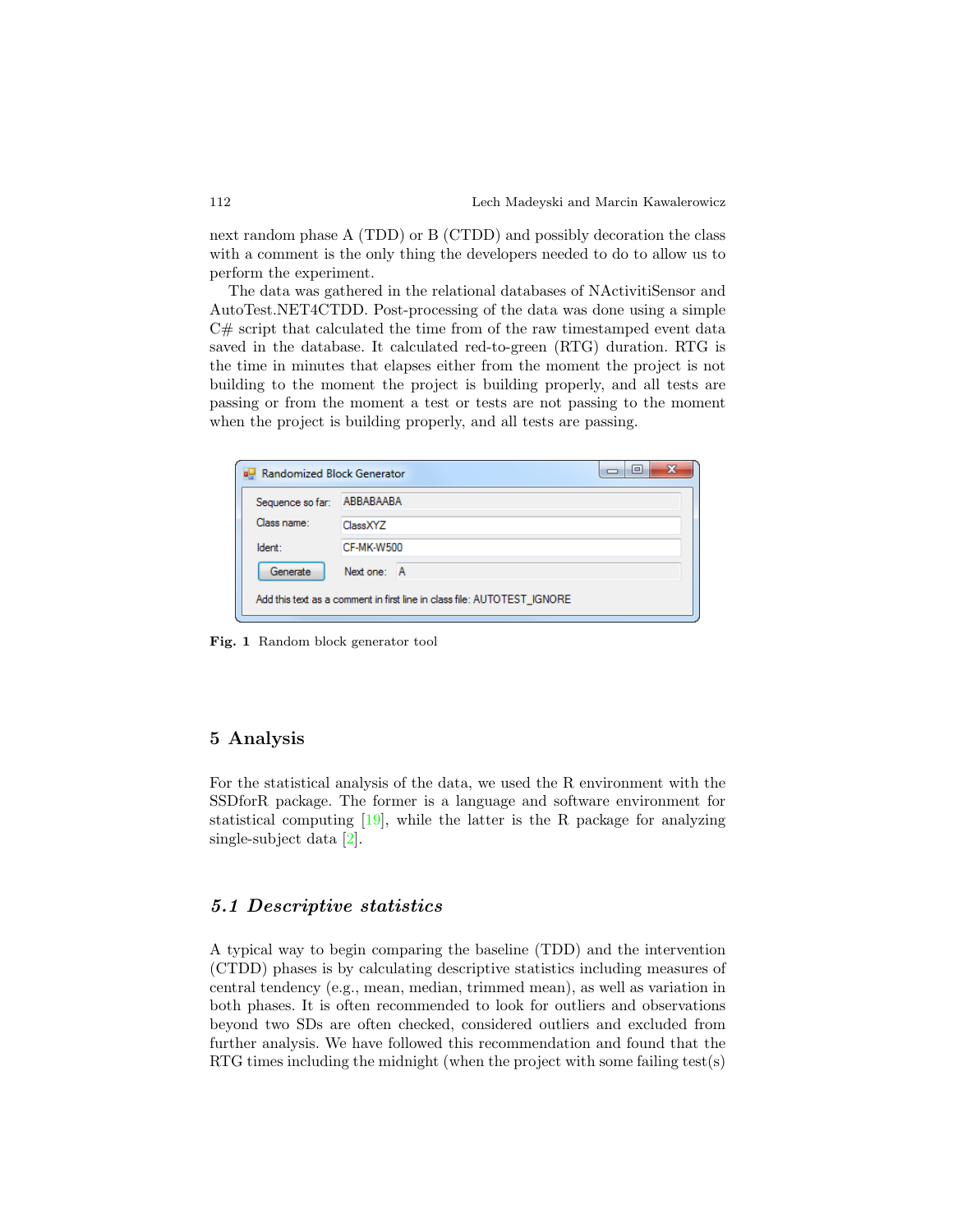was left until the next working day) were removed. Investigating further, we found that some developers want to know where to start in the next working day and that is why they leave a failing test.

Table [2](#page-8-0) shows the descriptive statistics of the data collected during our empirical study. The RTG times are further visualized in Figure [2,](#page-9-0) as well as using boxplot in Figure [2](#page-9-0) comparing the RTG time of the developer using TDD and CTDD. Visual examination of the boxplot indicates a slight drop of the RTG in the CTDD phase of the experiment.

<span id="page-8-0"></span>

|  | <b>Table 2</b> Descriptive statistics |  |
|--|---------------------------------------|--|
|--|---------------------------------------|--|

| Measurement                | A (TDD) | B (CTDD) |
|----------------------------|---------|----------|
| number of observations     | 85      | 55       |
| median (Md)                | 1.768   | 3.018    |
| mean $(M)$                 | 12.372  | 8.388    |
| $10\%$ trimmed mean $(tM)$ | 7.713   | 5.67     |
| standard deviation (SD)    | 20.724  | 12.459   |
| minimum                    | 0.275   | 0.295    |
| maximum                    | 116.746 | 60.286   |
| IQR                        | 13.439  | 9.804    |
| $0\%$ quantile             | 0.275   | 0.295    |
| $25\%$ quantile            | 0.584   | 0.758    |
| 75\% quantile              | 14.023  | 10.562   |
| $100\%$ quantile           | 116.746 | 60.286   |

The mean is a measure of central tendency helpful in describing the typical observation. Smaller RTG time mean in the intervention phase (CTDD) than in the baseline phase (TDD) suggests the positive impact of the CTDD practice  $(M_{TDD} = 12.372 \text{ vs. } M_{CTDD} = 8.388)$ . Unfortunately, the mean can be strongly influenced by outliers, especially when the number of observations is small.

The median, i.e., the value for which a half of the observations fall above and half below, is the only measure of central tendency that shows the advantage of TDD, as suggests that the typical value of RTG time in TDD is smaller than in CTDD ( $Md_{TDD} = 1.768$  vs.  $Md_{CTDD} = 3.018$ ).

However, the recommended measure of central tendency in empirical software engineering are trimmed means. They which can support reliable tests of the differences between the central location of samples  $[12]$ . Trimming means removing a fixed proportion (e.g., 10 or 20%) of the smallest and largest values in the data set. The obvious advantage of the trimmed mean is that it can be used in the presence of outliers. 10% trimmed mean again suggests the positive impact of the CTDD practice versus the TDD baseline and reduction of the RTG time by over 2 minutes ( $10\%$   $tM_{TDD} = 7.713$  vs.  $10\%$  t $M_{CTDD} = 5.67$ .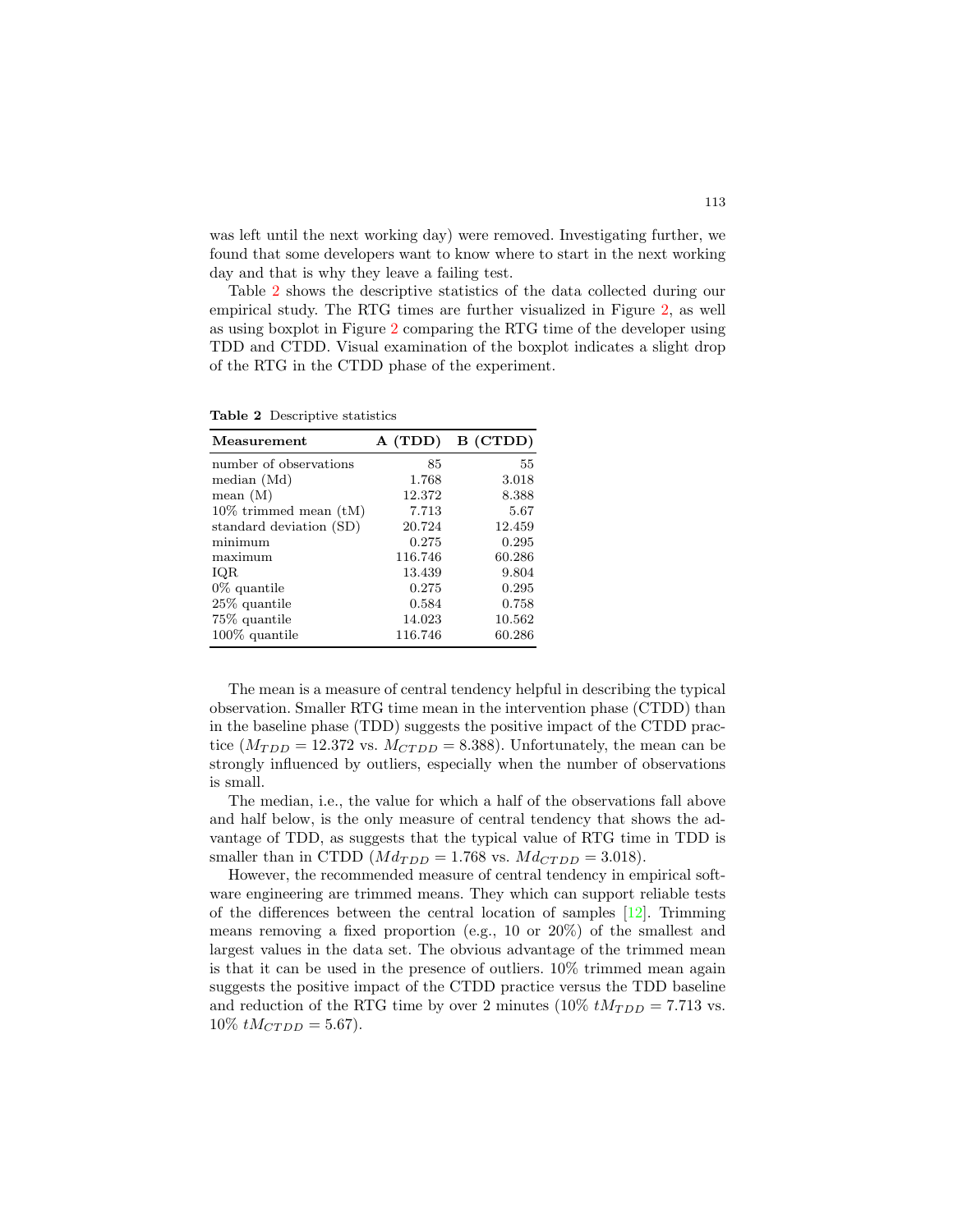

Subsequent red-to-green (RTG) duration

<span id="page-9-0"></span>Fig. 2 Subsequent RTG durations in phases A (TDD) and B (CTDD) with the mean and median imposed



Fig. 3 Boxplot for RTG duration in A (TDD) and B (CTDD)

# 5.2 Measures of variations

As we reported a range of measures of central tendency, we need to describe the degree to which scores deviate from typical values. The simple measure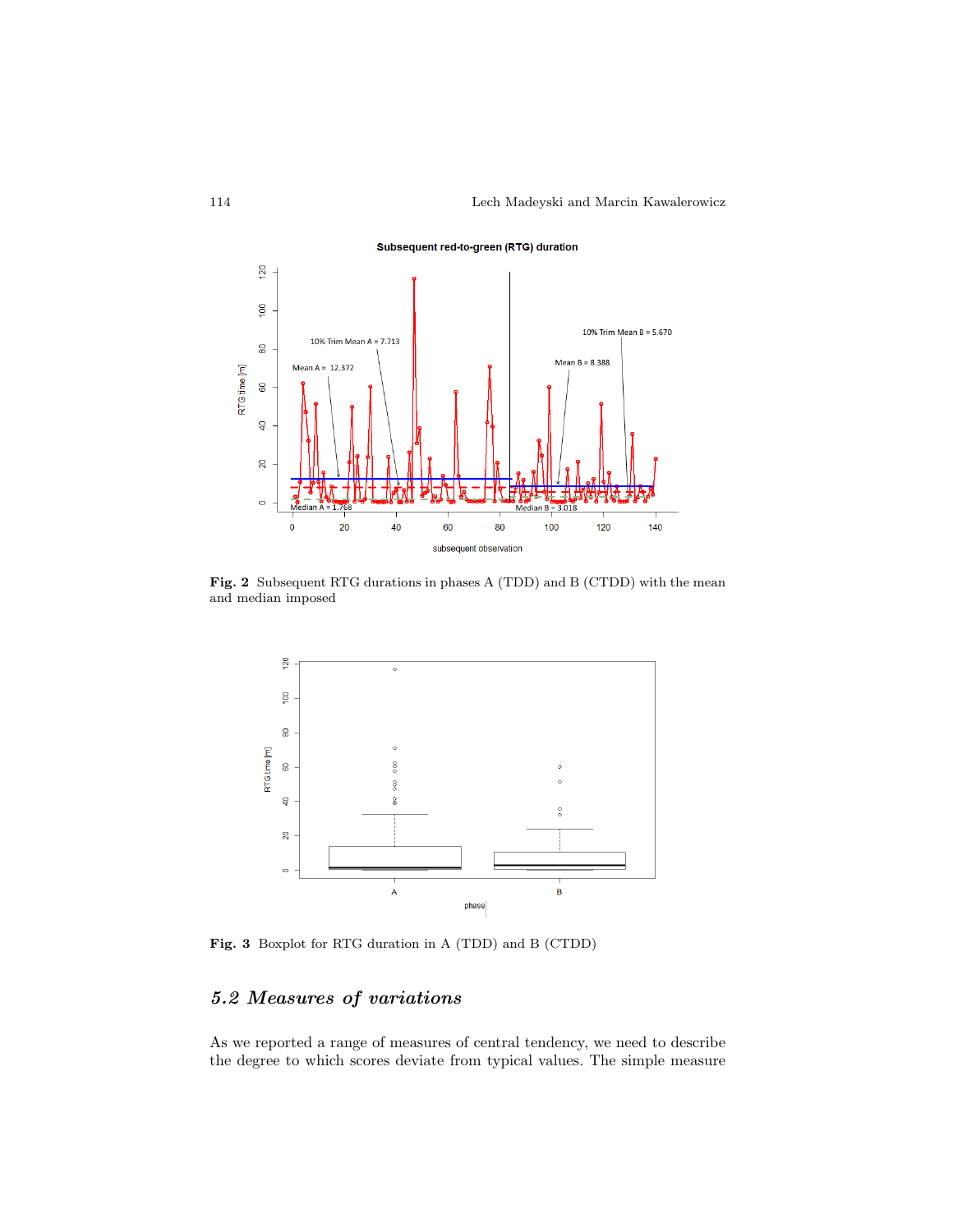of variation is the difference between the highest and the lowest observed values. However, a bit more valuable form of this measure is the interquartile range (IQR), i.e., the difference between the third (or 75%) quantile and the first (or 25%) quantile. Figure [2](#page-9-0) shows a great deal of variation. We have calculated the interquartile range (IQR) and got 0.584 for the 1st and 14.023 for the 3rd quartile in phase A, i.e.,  $IQR_{TDD} = 13.439$ , and respectively 0.76 and 10.56 for the phase B, i.e.,  $IQR_{CTDD} = 9.804$ . Hence, the variation in the middle 50% of the data is substantial.

The most common measure of variation frequently used together with the mean is the standard deviation (SD), which is the average distance between the scores and the mean. If the scores would be normally distributed then 95% of them would fall between 2 SDs below and above the mean, while typical scores fall between 1 SD below and above the mean. The standard deviation while using the CTDD practice is about half of the standard deviation of the baseline TDD practice  $(SD_{TDD} = 20.724 \text{ vs. } SD_{CTDD} = 12.459)$  which is a desirable effect of CTDD. It is also easy to explain as the aim of the CTDD practice is to provide a fast feedback, to a developer, that tests do not pass.

# 5.3 Effect size

Effect size is a name given to indicators that measure the magnitude of a treatment effect (CTDD vs. TDD in our case). Effect size measures are very useful, as they provide an objective measure of the importance of the experimental effect, regardless of the statistical significance of the test statistic. Also, effect sizes are much less affected by sample size than statistical significance and, as a result, are better indicators of practical significance [\[12,](#page-12-10) [15\]](#page-13-11). In the context of the performed empirical study, effect size quantifies the amount of change between the TDD and CTDD phases.

The SSD for R package calculates different kinds of effect size including  $ES$  and  $d - index$ . ES is defined as the difference between the intervention (CTDD) and baseline (TDD) means divided by the standard deviation of the baseline. ES may show deterioration, lack of change or improvement due to the intervention.

$$
ES = \frac{M_{intervention(CTDD)} - M_{baseline(TDD)}}{SD_{baseline(TDD)}}
$$
(1)

In contrary to  $ES$ ,  $d - index$  uses a pooled standard deviation (i.e., a weighted average of standard deviations for two groups) which improves accuracy and is more appropriate when the variation between the phases differs, which is also the case in our study (see Table [2\)](#page-8-0). However, it is worth mentioning that  $d - index$  does not show the direction of the effect.

These effect size measures should only be used if there is no trend in the phases [\[13\]](#page-12-11). Each phase should be judged on the presence of the trend before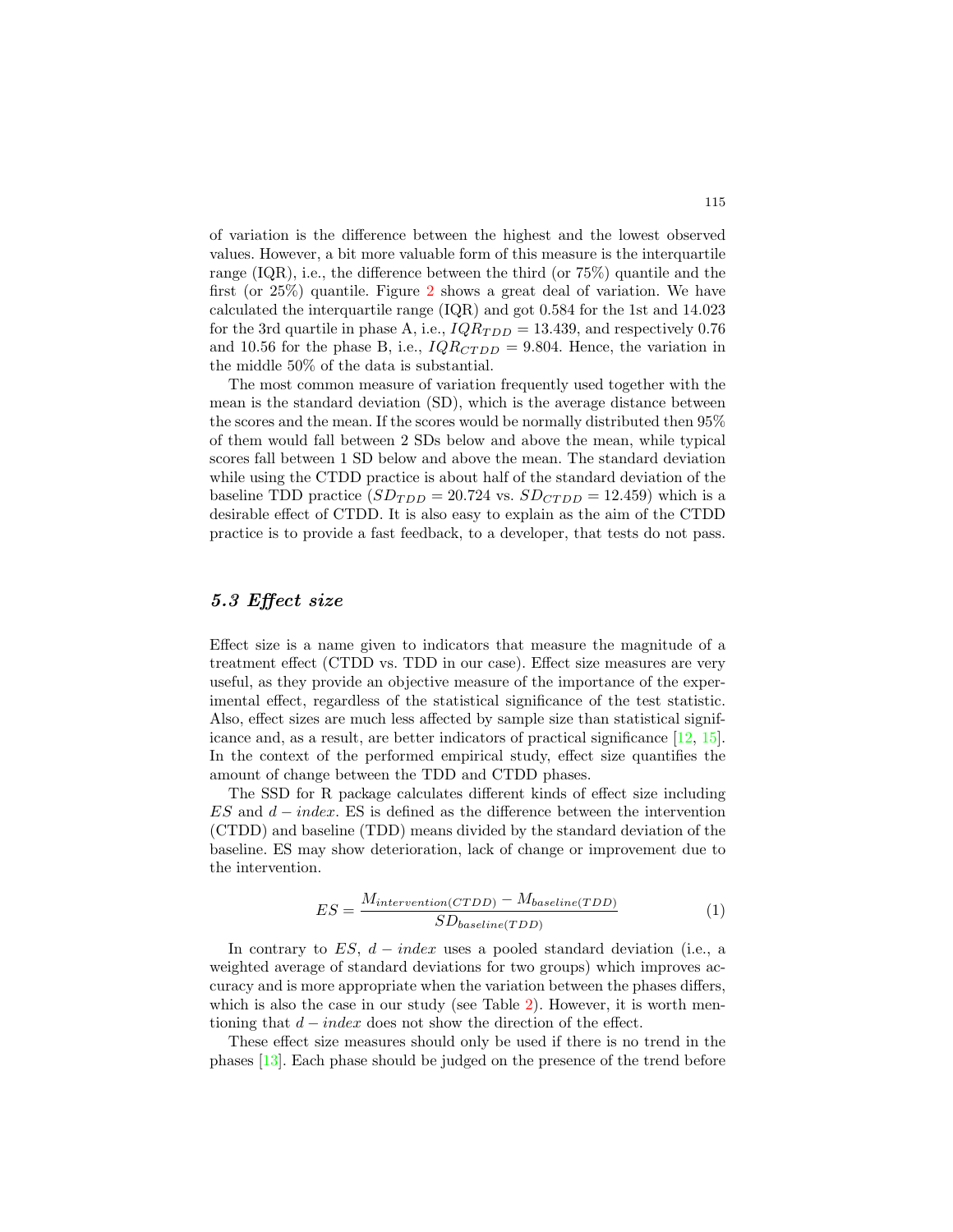continuing with the further investigation. If observations in any of the phase exhibit a trend, either decreasing or increasing, then measures of central tendency have limited abilities to correctly assess the response. In such case, neither mean nor median should be used [\[7\]](#page-12-12), and the same applies to effect sizes  $ES$  and  $d - index$ .

A trend may be defined and visualized by the slope of the best fitting line within the phase. The trends of both phases, A and B, were calculated using ordinary least squares (OLS) regression because it was found to be an accurate measure of the trend [\[7\]](#page-12-12). The multiple R-squared values were very close to 0 (0.005 for the phase A as well as B), while the p-values for the slopes in both phases were not statistically significant ( $p > .05$ ),  $p = 0.519$ for A and  $p = 0.608$  for B. Hence, we may conclude that there were no (or were negligible) trends in the data.

As there was no trend in the data, we calculated effect size to measure the amount of change between A (TDD) and B (CTDD). The calculated effect sizes  $(ES = -0.192$  and  $d - index = 0.222)$  can be interpreted as small, albeit non-zero, according to the guidelines provided by Bloom [\[7\]](#page-12-12).

#### 6 Conclusions and future work

The results of our first quasi-experiment are rather inconclusive. The mean RTG time dropped in our experiment from 12.4 to 8.4 minutes, whereas the median slightly increased from 1.8 to 3 minutes. Both effect sizes ( $ES =$  $-0.192$  and  $d - index = 0.222$ ) indicate a small degree of change (reduction) in the red-to-green time needed to satisfy the tests. The calculated effect sizes seem to suggest that there may be a slight impact of the application of the CTDD practice regarding the RTG time, which aligns with to some extent with our hypothesis. However, we need to remember that effect sizes alone, do not prove that the intervention was the cause of the observed change and further investigation is needed to obtain more reliable conclusions.

In our experiment the same developer uses TDD and CTDD which eliminates the threat of experience variability among the subjects but it raises the question whether the results of the experiment would scale across programmers of various backgrounds. That is one of the questions we would like to address in the follow up study we are planning on this topic.

From the informal interviews with the developers taking part in the quasiexperiment, we gathered positive feedback about the ease of use of the tool but noted slight dissatisfaction with the AutoTest.NET4CTDD tool overall performance. That might have an impact on the overall performance of the CTDD practice itself. In the short term, we will address those concerns by vertically scaling developer workplaces. To resolve the issue in the longer term, substantial work on the tool itself will be necessary.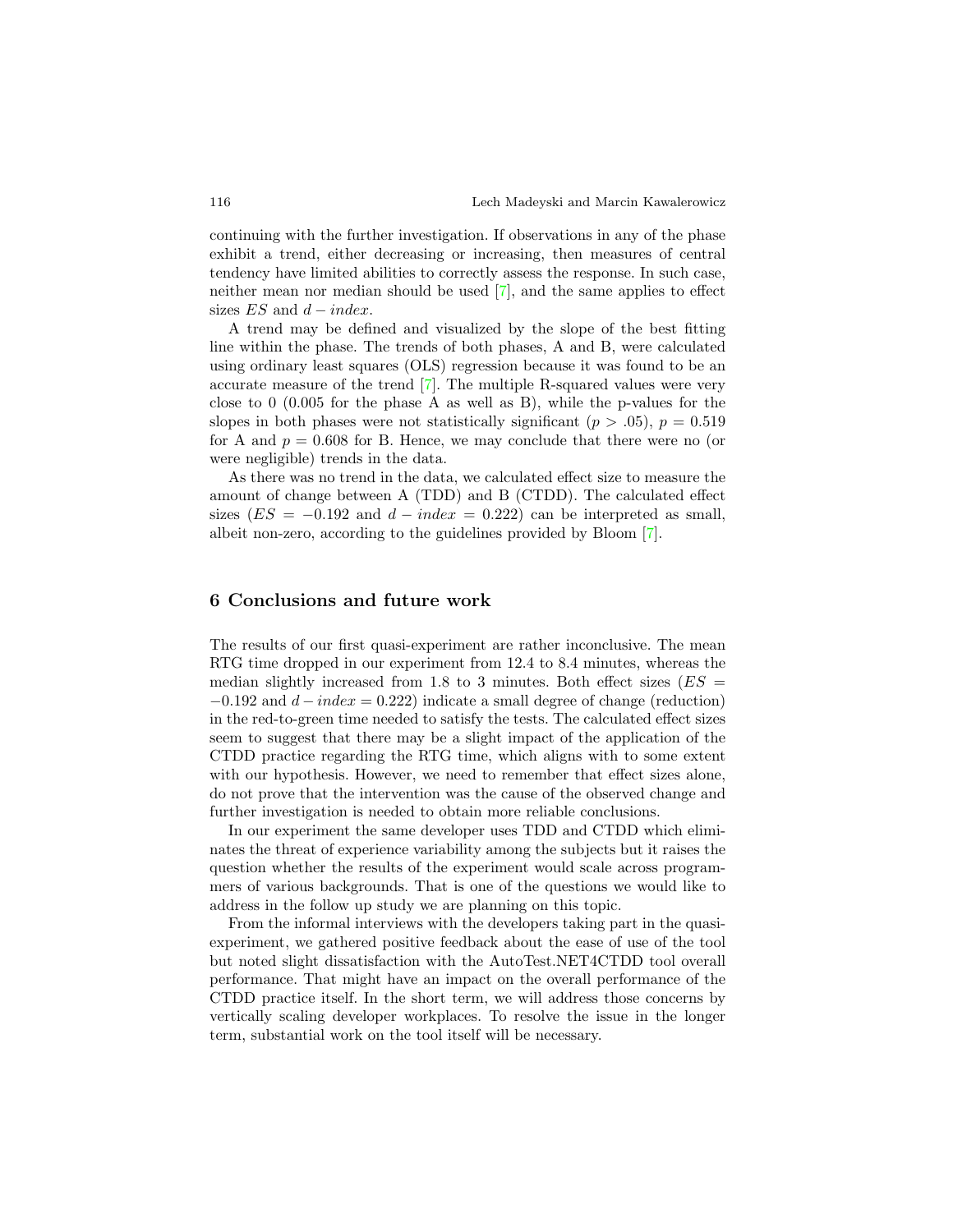Nevertheless, we were able to put our rules for Agile Experimentation Manifesto in motion while researching TDD vs. CTDD. We noticed that we were able to incorporate state-of-the-art research techniques into a businessdriven software project without affecting the project itself, which enable further experimentation. Using tools developed for this research we effectively minimized the time a developer need to spend on tasks not related to his core activities (e.g., related to research). Agile Experimentation applied in practice due to the course of the reported research appeared very promising to bridge the gap between research and industry in general, and developer, researcher and business owner in software engineering project in particular.

#### References

- <span id="page-12-3"></span>1. Ambler, S.W.: How agile are you? 2010 survey results (2010). URL [http://](http://www.ambysoft.com/surveys/howAgileAreYou2010.html) [www.ambysoft.com/surveys/howAgileAreYou2010.html](http://www.ambysoft.com/surveys/howAgileAreYou2010.html)
- <span id="page-12-9"></span>2. Auerbach, C., Zeitlin, W.: SSDforR: Functions to Analyze Single System Data (2017). R package version 1.4.15
- <span id="page-12-5"></span>3. Basili, V.R., Caldiera, G., Rombach, H.D.: The goal question metric approach. In: Encyclopedia of Software Engineering. Wiley (1994)
- <span id="page-12-2"></span>4. Beck, K.: Extreme Programming Explained: Embrace Change. Addison-Wesley, Boston, MA, USA (1999)
- <span id="page-12-1"></span>5. Beck, K.: Test Driven Development: By Example. Addison-Wesley, Boston, MA, USA (2002)
- <span id="page-12-4"></span>6. Berłowski, J., Chruściel, P., Kasprzyk, M., Konaniec, I., Jureczko, M.: Highly Automated Agile Testing Process: An Industrial Case Study. e-Informatica Software Engineering Journal 10(1), 69–87 (2016). DOI 10.5277/e-Inf160104. URL [http://www.e-informatyka.pl/attach/e-Informatica\\_-\\_Volume\\_10/](http://www.e-informatyka.pl/attach/e-Informatica_-_Volume_10/eInformatica2016Art4.pdf) [eInformatica2016Art4.pdf](http://www.e-informatyka.pl/attach/e-Informatica_-_Volume_10/eInformatica2016Art4.pdf)
- <span id="page-12-12"></span>7. Bloom, M., Fischer, J., Orme, J.: Evaluating Practice: Guidelines for the Accountable Professional. Pearson/Allyn and Bacon (2008)
- <span id="page-12-8"></span>8. Dugard, P., File, P., Todman, J.: Single-case and Small-n Experimental Designs: A Practical Guide to Randomization Tests, 2nd edn. Routledge (2012)
- <span id="page-12-0"></span>9. Geracie, G.: The study of product team performance (2014). URL [http://www.actuationconsulting.com/wp-content/uploads/](http://www.actuationconsulting.com/wp-content/uploads/studyofproductteamperformance_2014.pdf) [studyofproductteamperformance\\_2014.pdf](http://www.actuationconsulting.com/wp-content/uploads/studyofproductteamperformance_2014.pdf)
- <span id="page-12-7"></span>10. Harrison, W.:  $N = 1$ : An alternative for software engineering research? (1997). URL [http://citeseerx.ist.psu.edu/viewdoc/download?doi=10.1.1.](http://citeseerx.ist.psu.edu/viewdoc/download?doi=10.1.1.5.2131&rep=rep1&type=pdf) [5.2131&rep=rep1&type=pdf](http://citeseerx.ist.psu.edu/viewdoc/download?doi=10.1.1.5.2131&rep=rep1&type=pdf). Based upon an editorial of the same title in Volume 2, Number 1 of Empirical Software Engineering (1997)
- <span id="page-12-6"></span>11. Kazdin, A.E.: Single-case Research Designs: Methods for Clinical and Applied Settings. Oxford University Press (2011)
- <span id="page-12-10"></span>12. Kitchenham, B., Madeyski, L., Budgen, D., Keung, J., Brereton, P., Charters, S., Gibbs, S., Pohthong, A.: Robust Statistical Methods for Empirical Software Engineering. Empirical Software Engineering 22(2), 579–630 (2017). DOI 10. 1007/s10664-016-9437-5. URL [http://link.springer.com/content/pdf/](http://link.springer.com/content/pdf/10.1007%2Fs10664-016-9437-5.pdf) [10.1007%2Fs10664-016-9437-5.pdf](http://link.springer.com/content/pdf/10.1007%2Fs10664-016-9437-5.pdf)
- <span id="page-12-11"></span>13. Kromrey, J.D., Foster-Johnson, L.: Determining the efficacy of intervention: The use of effect sizes for data analysis in single-subject research. The Journal of Experimental Education 65(1), 73–93 (1996). DOI 10.1080/00220973.1996.9943464